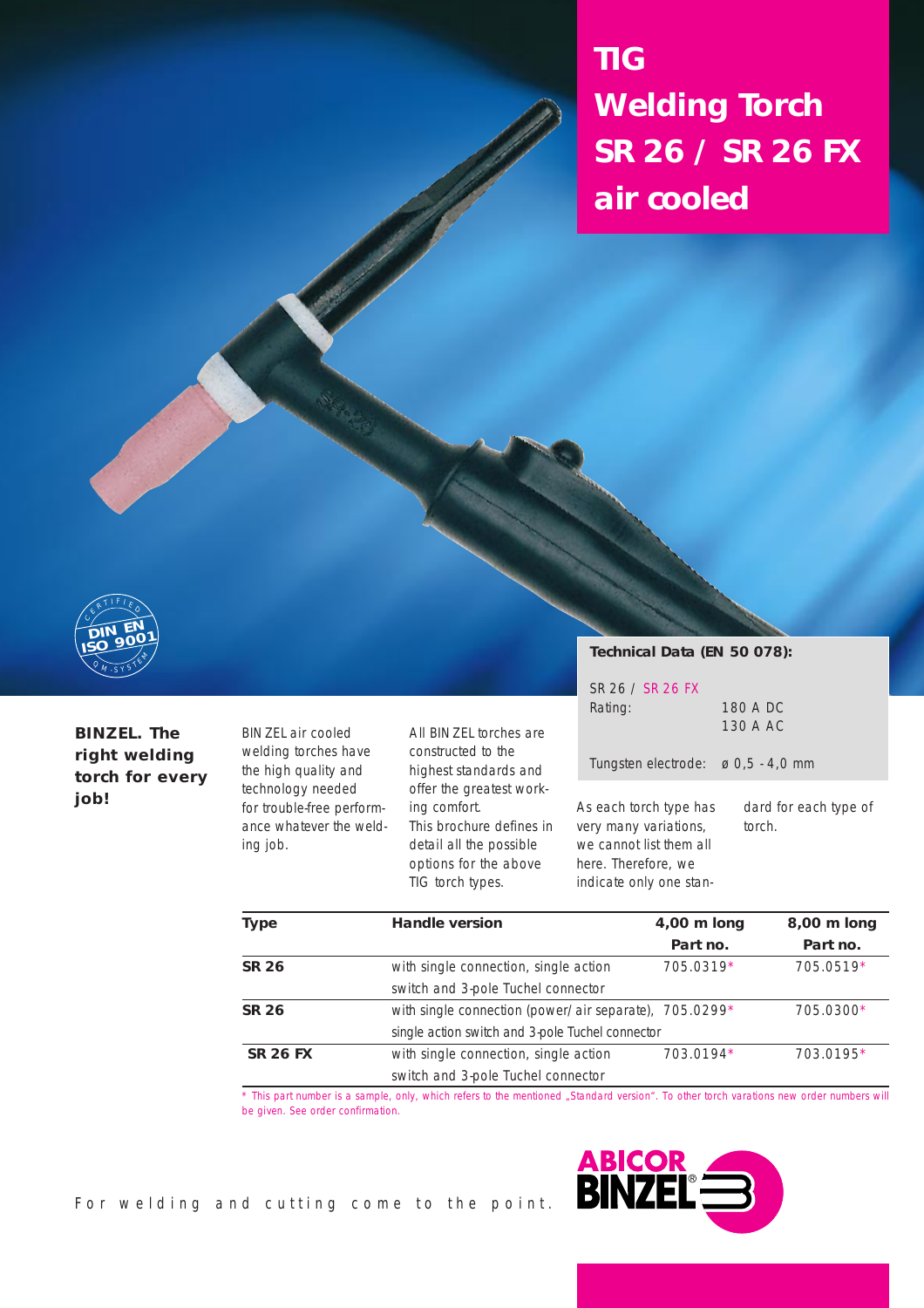|                    |                                                    | <b>SR 26</b>                                                                                                                                                                                                                                                                                                                                                                                                                                                                                                                                                                                  | <b>SR 26 FX</b>               |                                                                                                                                                                                              |
|--------------------|----------------------------------------------------|-----------------------------------------------------------------------------------------------------------------------------------------------------------------------------------------------------------------------------------------------------------------------------------------------------------------------------------------------------------------------------------------------------------------------------------------------------------------------------------------------------------------------------------------------------------------------------------------------|-------------------------------|----------------------------------------------------------------------------------------------------------------------------------------------------------------------------------------------|
|                    | (1.93)                                             | [1.21]<br>1.91<br>$3/8 - 32G$<br>[13]<br>(1.11)<br>$5/8 - 18G$<br>$\boxtimes$<br>1.61<br>$3/8 - 32G$                                                                                                                                                                                                                                                                                                                                                                                                                                                                                          | (1.12)<br>$5/8 - 18G$<br>⊠    |                                                                                                                                                                                              |
| 1.51               | (1.52                                              | 153)<br>(154)<br>$^{'}$ 1.81<br>55<br>$\lesssim$                                                                                                                                                                                                                                                                                                                                                                                                                                                                                                                                              | 1.82<br>$\Im$<br>$\lesssim$   |                                                                                                                                                                                              |
| <b>Build group</b> | Pos.                                               | <b>Description</b>                                                                                                                                                                                                                                                                                                                                                                                                                                                                                                                                                                            | <b>Specifications</b>         | Part no.                                                                                                                                                                                     |
| <b>Torch body</b>  | 1.1<br>1.2                                         | Torch body SR 26<br>Torch body SR 26 FX (flexible)                                                                                                                                                                                                                                                                                                                                                                                                                                                                                                                                            |                               | 705.0086<br>703.0020                                                                                                                                                                         |
| <b>Wear parts</b>  | 1.21<br>1.22<br>1.91<br>1.92<br>1.93<br>1.3<br>1.4 | Back cap (long)<br>Back cap (short)<br>O-ring 9x2<br>Cup gasket<br>Rear head insert<br>Collet 50.0 mm long for electrode Ø 0.5 mm<br>Collet 50.0 mm long for electrode Ø 1.0 mm<br>Collet 50.0 mm long for electrode Ø 1.2 mm<br>Collet 50.0 mm long for electrode Ø 1.6 mm<br>Collet 50.0 mm long for electrode Ø 2.0 mm<br>Collet 50.0 mm long for electrode Ø 2.4 mm<br>Collet 50.0 mm long for electrode Ø 3.2 mm<br>Collet 50.0 mm long for electrode Ø 4.0 mm<br>Collet body for electrode Ø 0.5-1.2 mm<br>Collet body for electrode Ø 1.6 mm<br>Collet body for electrode Ø 2.0-2.4 mm | 20 pcs.<br>10 pcs.<br>10 pcs. | 702.0004<br>702.0002<br>165.0031<br>703.0012<br>703.0011<br>702.0005<br>702.0006<br>702.0007<br>702.0008<br>702.0012<br>702.0009<br>702.0010<br>702.0011<br>701.0190<br>701.0191<br>701.0196 |
|                    | 1.51                                               | Collet body for electrode Ø 3.2 mm<br>Collet body for electrode Ø 4.0 mm<br>Alumina cup, no. 4, Ø 6.5 mm, 47.0 mm long<br>Alumina cup, no. 5, Ø 8.0 mm, 47.0 mm long<br>Alumina cup, no. 6, Ø 9.5 mm, 47.0 mm long                                                                                                                                                                                                                                                                                                                                                                            |                               | 701.0197<br>701.0198<br>701.0107<br>701.0108<br>701.0109                                                                                                                                     |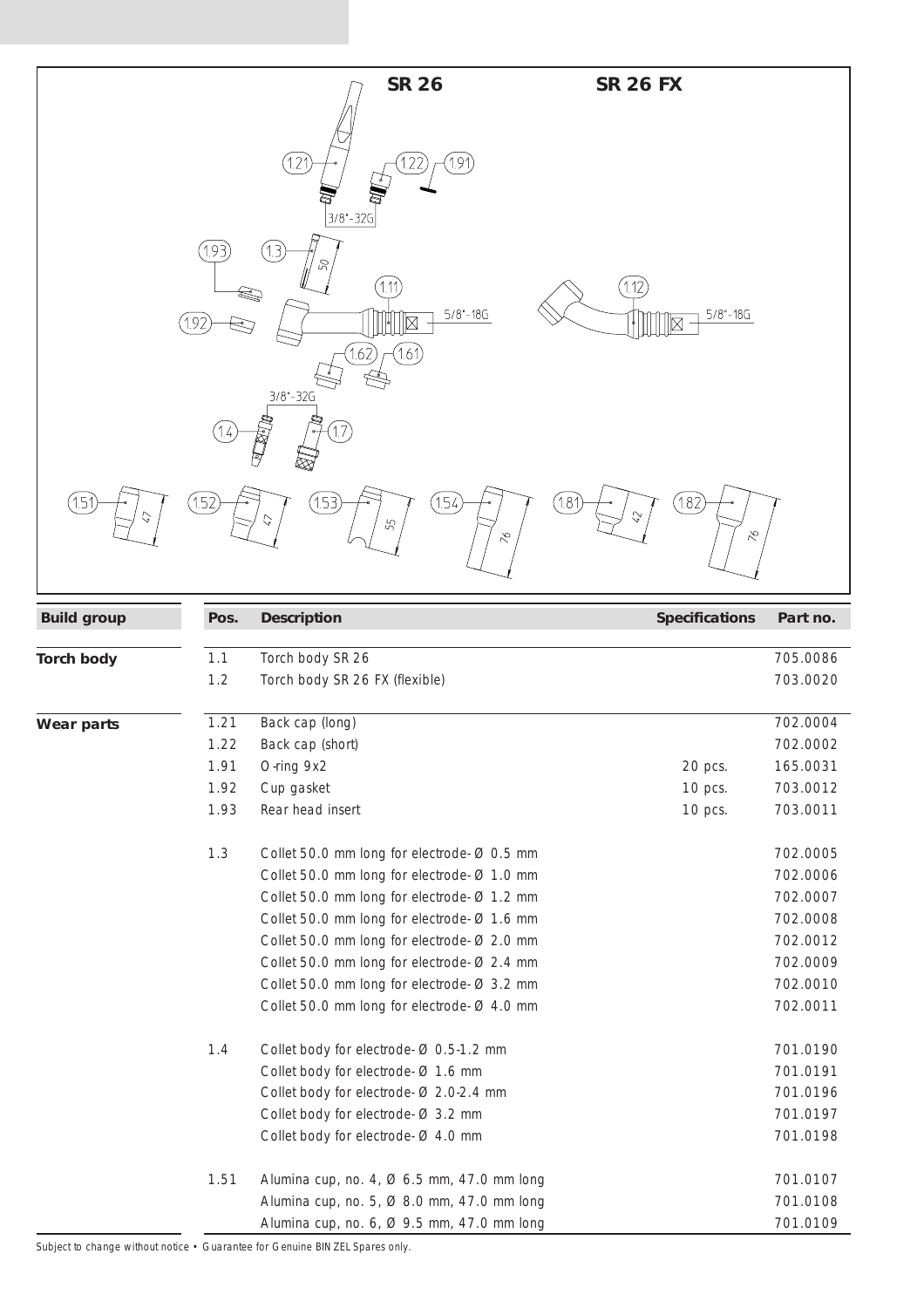



| <b>Build group</b> | Pos. | <b>Description</b>                                                         | <b>Specifications</b> | Part no. |
|--------------------|------|----------------------------------------------------------------------------|-----------------------|----------|
|                    |      |                                                                            |                       |          |
| Wear parts         |      | Alumina cup, no. 7, Ø 11.0 mm, 47.0 mm long                                |                       | 701.0110 |
|                    |      | Alumina cup, no. 8, Ø 12.5 mm, 47.0 mm long                                |                       | 701.0111 |
|                    |      | Alumina cup, no. 10, Ø 16.0 mm, 47.0 mm long                               |                       | 701.0113 |
|                    |      | Alumina cup, no. 12, Ø 19.5 mm, 47.0 mm long                               |                       | 701.0114 |
|                    | 1.52 | Alumina cup, no. 5, $\varnothing$ 8.0 mm, 47.0 mm long with metal shield   |                       | 701.0124 |
|                    |      | Alumina cup, no. 6, $\varnothing$ 9.5 mm, 47.0 mm long with metal shield   |                       | 701.0126 |
|                    |      | Alumina cup, no. 7, $\varnothing$ 11.0 mm, 47.0 mm long with metal shield  |                       | 701.0118 |
|                    |      | Alumina cup, no. 8, Ø 12.5 mm, 47.0 mm long with metal shield              |                       | 701.0120 |
|                    |      | Alumina cup, no. 10, $\varnothing$ 16.0 mm, 47.0 mm long with metal shield |                       | 701.0122 |
|                    | 1.53 | Spot weld nozzle, no. 8, Ø 12.5, 55.0 mm long with metal shield            |                       | 701.0129 |
|                    | 1.54 | Alumina cup, no. 5, $\varnothing$ 8.0 mm, 76.0 mm long                     |                       | 701.0115 |
|                    |      | Alumina cup, no. 6, Ø 9.5 mm, 76.0 mm long                                 |                       | 701.0116 |
|                    |      | Alumina cup, no. 7, Ø 11.0 mm, 76.0 mm long                                |                       | 701.0117 |
|                    |      | Gas lens accessories                                                       |                       |          |
|                    | 1.61 | Insulator                                                                  |                       | 701.0130 |
|                    | 1.62 | Insulator (alternative for Pos. 1.93 and 1.61)                             |                       | 701.0199 |
|                    | 1.7  | Collet body with gas lense for electrode $\varnothing$ 1.0 mm              |                       | 701.0201 |
|                    |      | Collet body with gas lense for electrode $\varnothing$ 1.6 mm              |                       | 701.0203 |
|                    |      | Collet body with gas lense for electrode $\varnothing$ 2.4 mm              |                       | 701.0207 |
|                    |      | Collet body with gas lense for electrode $\varnothing$ 3.2 mm              |                       | 701.0209 |
|                    |      | Collet body with gas lense for electrode $\varnothing$ 4.0 mm              |                       | 701.0211 |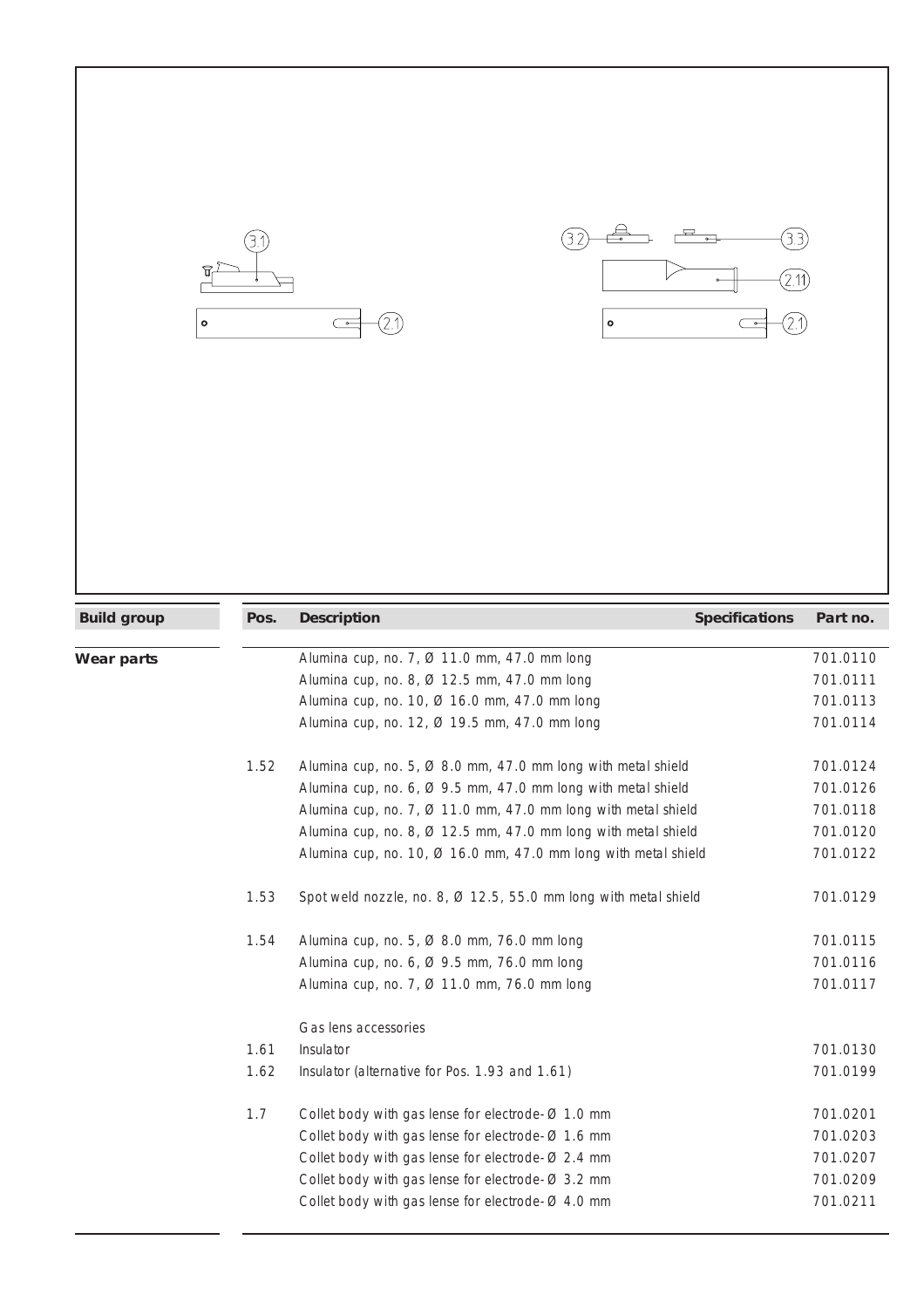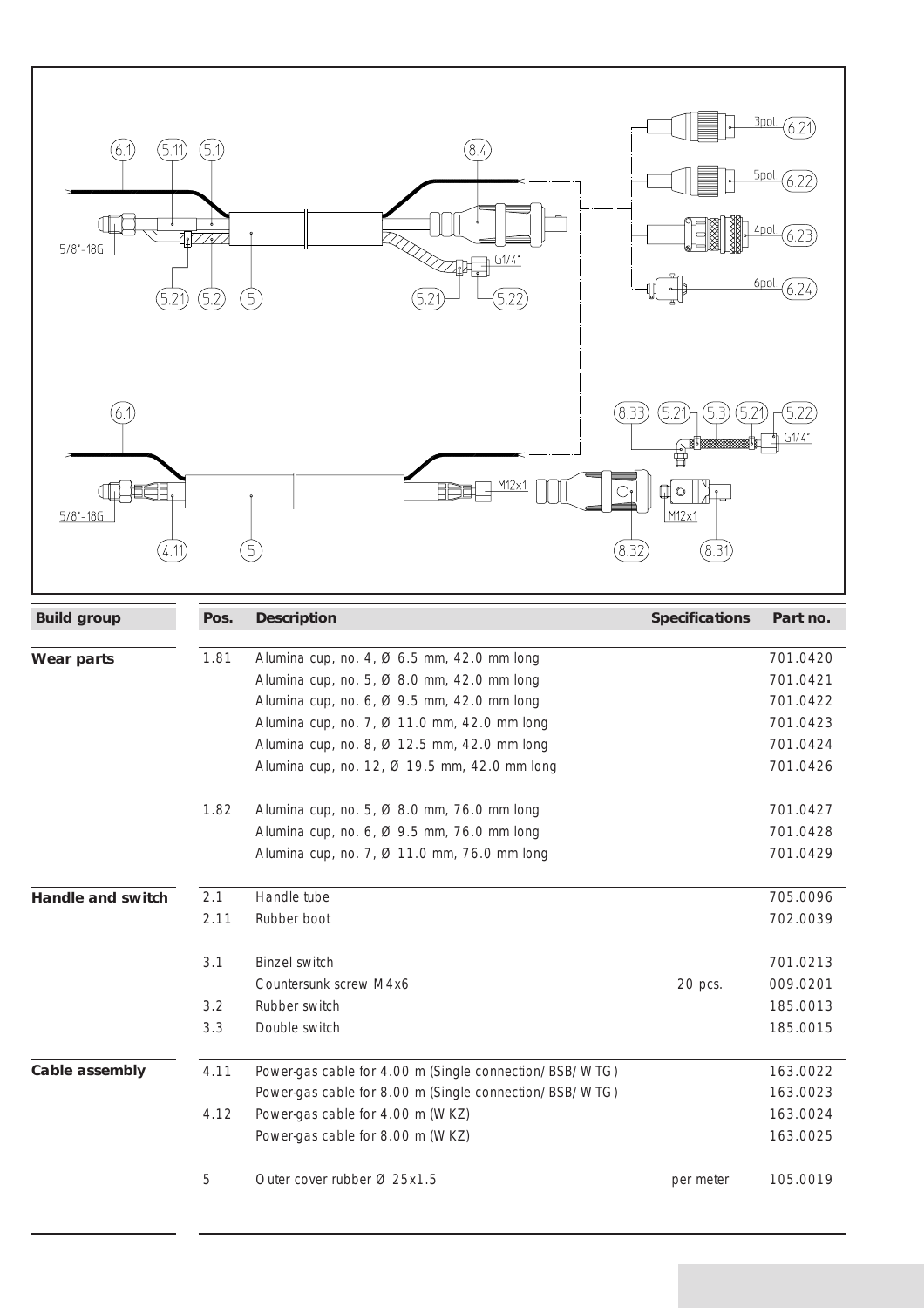